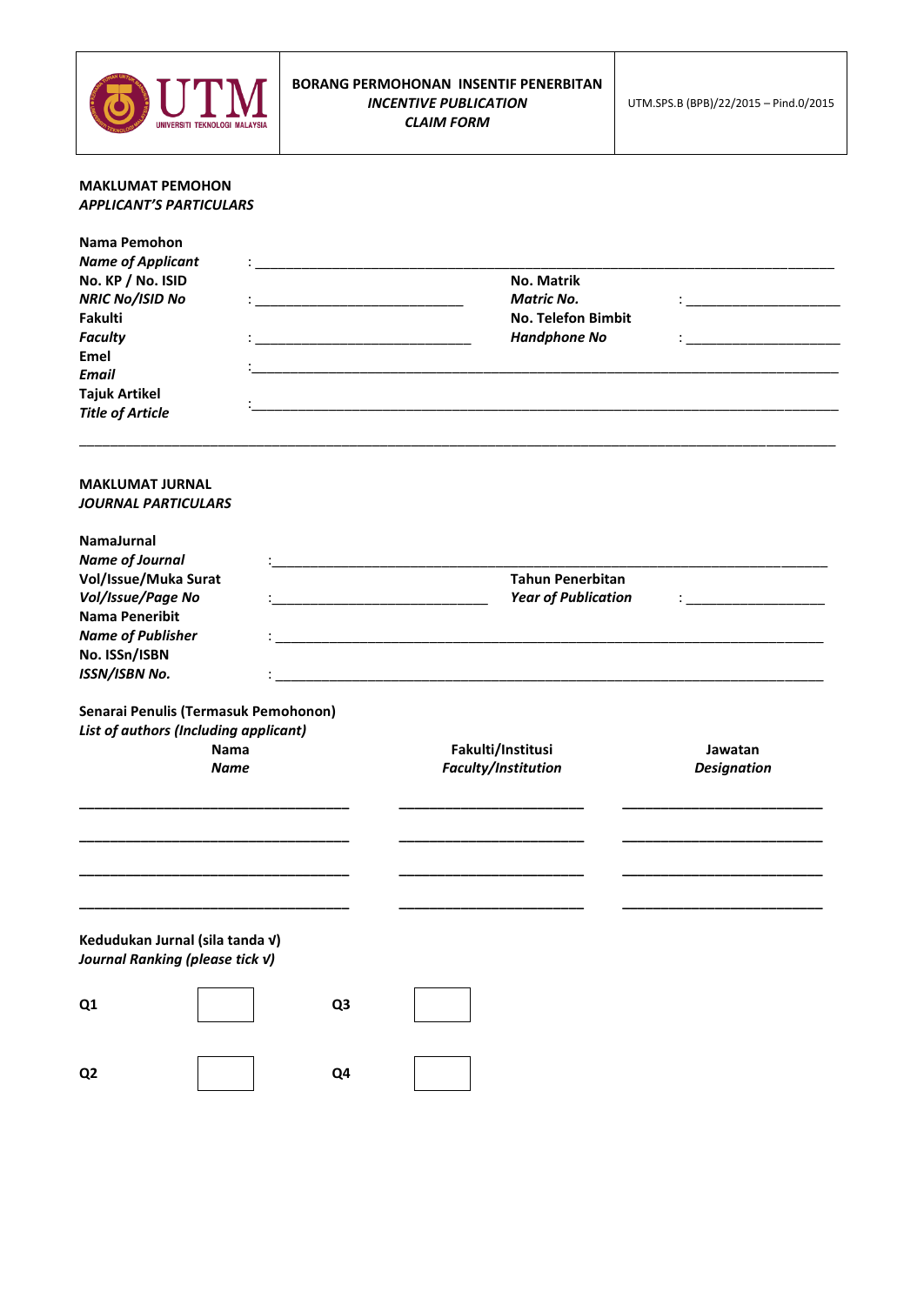| Senarai Semak Dokumen Lampiran                             |  |
|------------------------------------------------------------|--|
| <b>Documents Checklist</b>                                 |  |
| Salinan Muka Pertama Penerbitan (Disahkan oleh Penyelia)   |  |
| A copy of First Page Publication(Verify by Supervisor)     |  |
| Salinan Bukti Laporan Kedudukan dari ISI Web of Knowledge  |  |
| A copy of Journal Ranking Report from ISI Web of Knowledge |  |
| Salinan Buku Akaun Bank                                    |  |
| A copy of Bank account details                             |  |

I hereby declare that the information I submitted on this application is true and correct. I understand that School of Graduate Studies has a right to reject this application if false information is provided by applicant.

**Applicant's signature: Date:**

**……………………………………………… ………………………**

**Verification by Supervisor**

**Supervisor's signature & Stamp: Date:**

**…………………………………………………. ………………………..**

**Kelulusan dari Timbalan Dekan (Penyelidikan & Biasiswa), Sekolah Pengajian Siswazah** *Approval by Deputy Dean (Research & Scholarship), School of Graduate Studies* **Komen/***Comment* **:**

| Tandatangan& Cop Rasmi<br><b>Signature&amp; Official Stamp</b> |  |
|----------------------------------------------------------------|--|
| <b>Tarikh</b>                                                  |  |
| Date                                                           |  |
| Jumlah yang diluluskan                                         |  |
| <b>Amount approved</b>                                         |  |